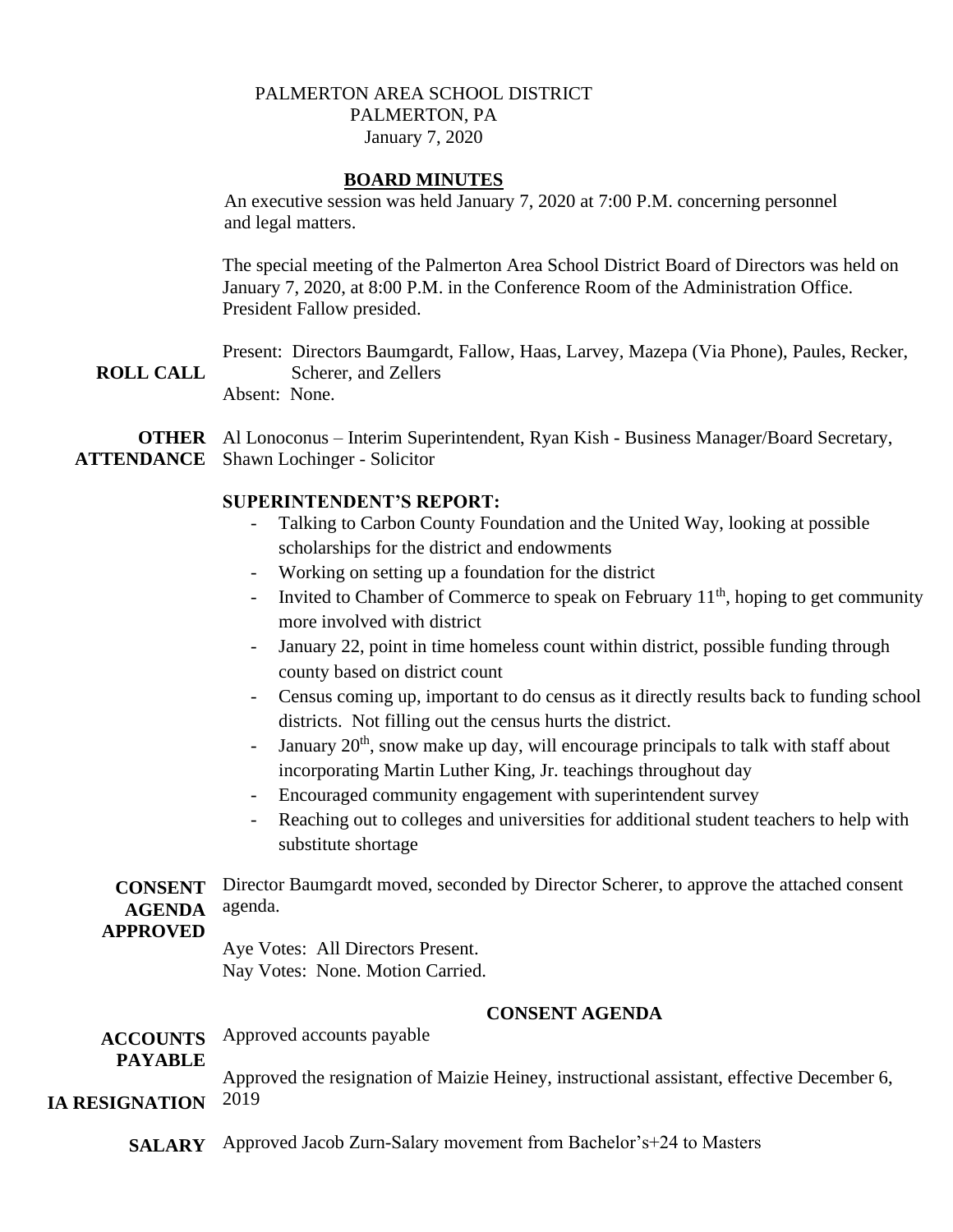# **MOVEMENT**

**SUB CUSTODIAN**

Approved Donald Steigerwalt as a substitute custodian, effective January 8, 2020.

**IA HIRED** Approved Heather Reabold as an instructional assistant, effective January 8, 2020, at the rate of \$15.35 /hour

# **END OF CONSENT AGENDA**

**SETTLEMENT AGREEMENT APPROVED** Director Baumgardt moved, seconded by Director Haas, to approve the settlement agreement and release between Scot Engler and the Palmerton Area School District.

Aye Votes: Directors Baumgardt, Fallow, Haas, Paules, Recker, and Scherer. Nay Votes: Directors Mazepa, Larvey, and Zellers. Motion Carried.

Director Mazepa left the meeting at this time and did not participate in the rest of the meeting.

**ENERGY SERVICE COMPANY APPROVED FOR AUDIT** Director Larvey moved, seconded by Director Haas, to approve McClure Company as the selected Energy Service Company to engage in an Investment Grade Audit (IGA) of the Palmerton Area School District facilities at no expense to the District. The purpose of the Investment Grade Audit is to develop final pricing and savings for the possibility of entering in to a Guaranteed Energy Savings Agreement.

> Aye Votes: All Directors Present Nay Votes: None. Motion Carried.

#### **ARCHIETECT APPROVED FOR FEASBILITY STUDY** Director Baumgardt moved, seconded by Director Haas, to approve Crabtree Rohrbaugh &

Associates to complete a feasibility study and determine the project scope for a fee of 6.5% of the board approved construction budget.

Aye Votes: Directors Baumgardt, Fallow, Haas, Larvey, Paules, Recker, and Zellers. Nay Votes: Director Scherer. Motion Carried.

**SETTLEMENT AGREEMENT APPROVED** Director Larvey moved, seconded by Director Zellers, to approve the general release and settlement agreement between Paula and Kenneth Husar and the Palmerton Area School District, et. Al.

> Aye Votes: All Directors Present Nay Votes: None. Motion Carried.

**GRANT APPROVED** Director Scherer moved, seconded by Director Larvey, to approve PPL Foundation Empowering Educators grant in the amount of \$1,000 for STEM project at Towamensing Elementary School.

> Aye Votes: All Directors Present Nay Votes: None. Motion Carried.

**PT CAFÉ EMPLOYEE APPROVED** Director Scherer moved, seconded by Director Haas, to approve Amanda Zellers as a parttime cafeteria worker, effective January 8, 2020, at the rate of \$13.06 /hour. Aye Votes: Directors Baumgardt, Fallow, Haas, Larvey, Paules, Recker, and Scherer.

Nay Votes: None.

Abstentions: Director Zellers. Motion Carried.